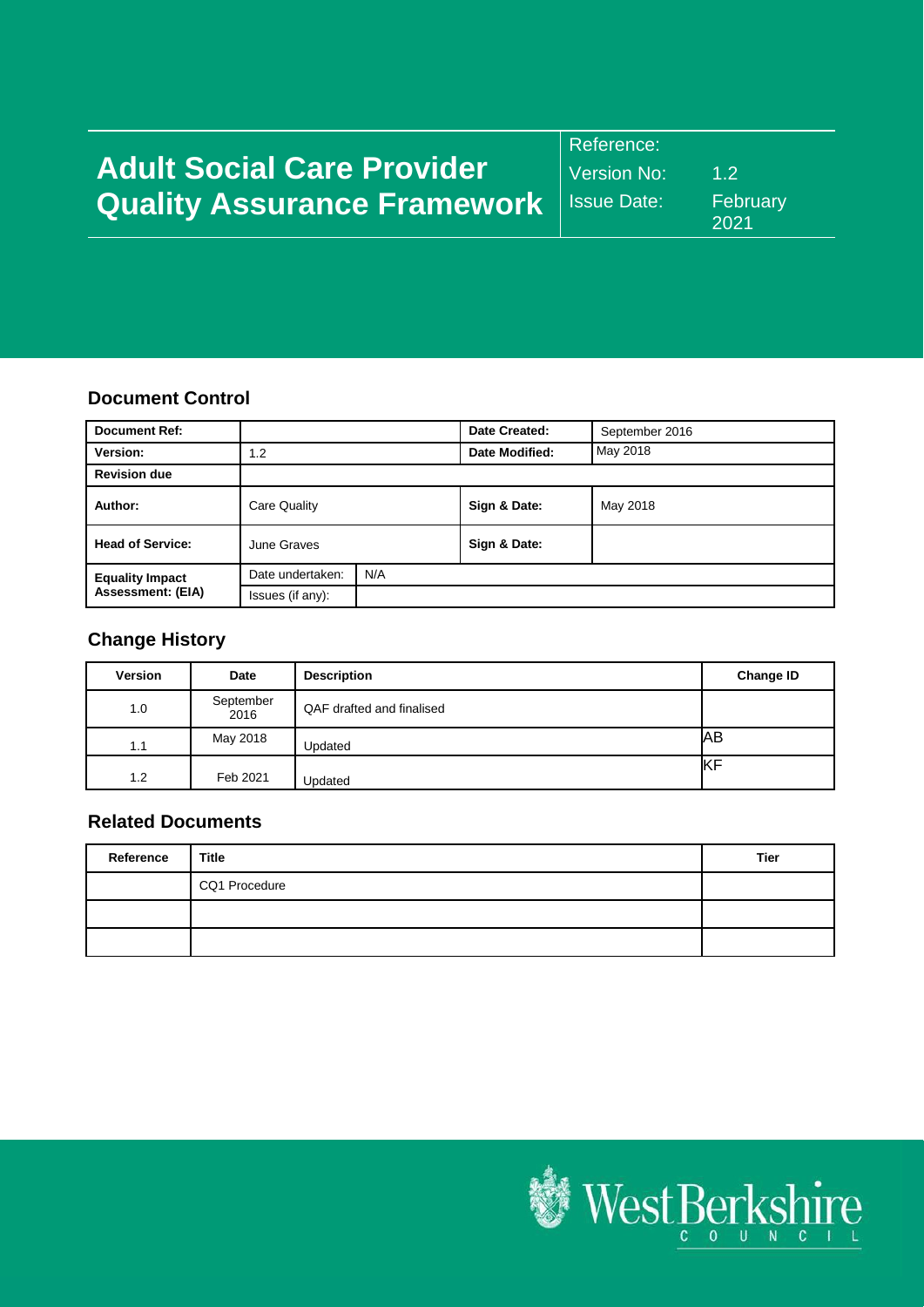# **Contents**

# Contents

| 1.  |  |
|-----|--|
| 2.  |  |
| 3.  |  |
| 4.  |  |
| 5.  |  |
| 6.  |  |
| 7.  |  |
| 8.  |  |
| 9.  |  |
| 12. |  |
| 14. |  |
| 15. |  |
| 16. |  |
| 17. |  |
| 18. |  |
| 19. |  |
| 20. |  |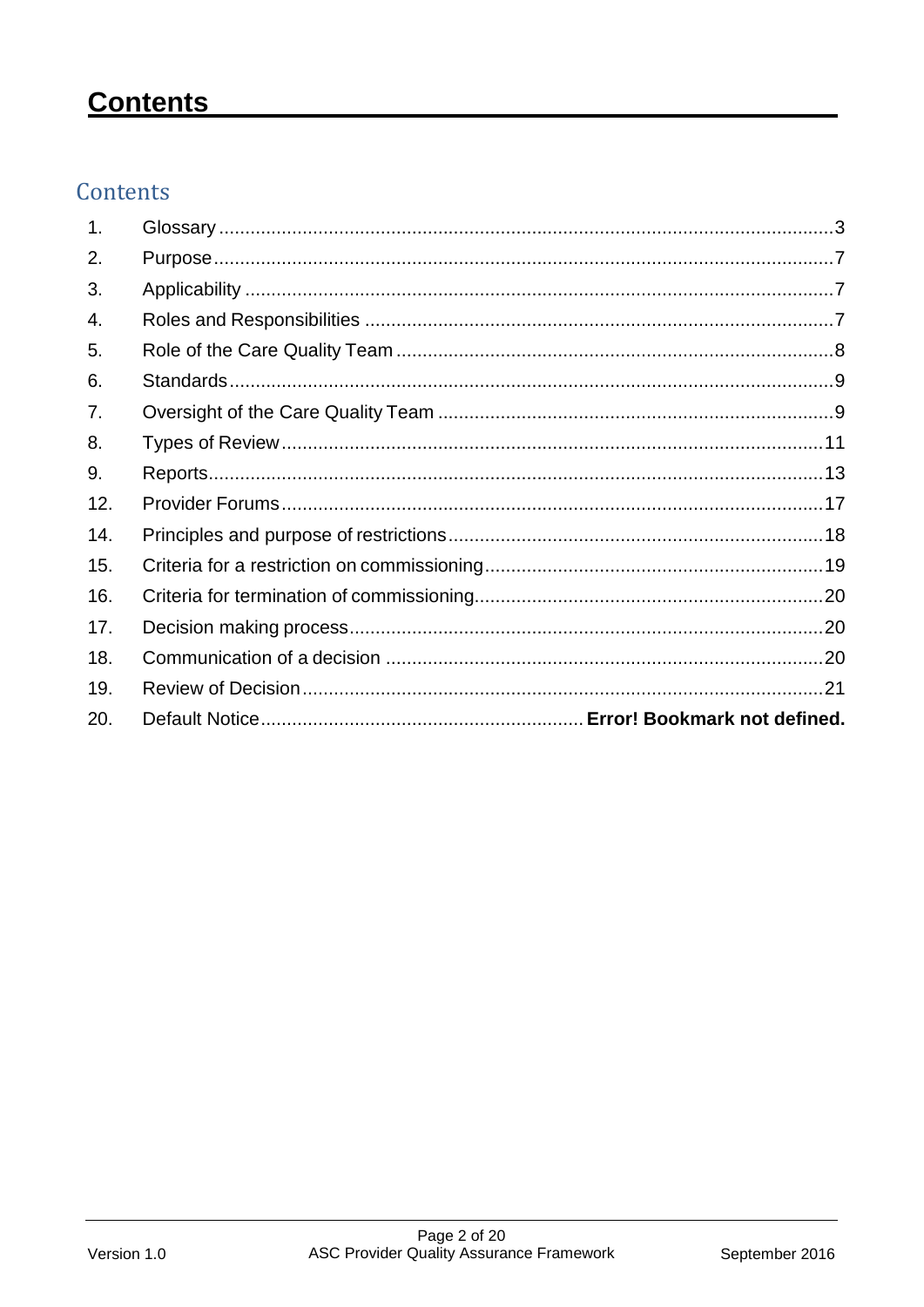# <span id="page-2-0"></span>1. **Glossary**

# **Key:**

| A supplier of services for Adult Social Care |
|----------------------------------------------|
|                                              |

# **Responsibilities:**

| <b>Head of Commissioning</b>              | <b>June Graves</b>                       |
|-------------------------------------------|------------------------------------------|
| Service Manager                           | Karen Felgate                            |
| CQO's                                     | Jo Bateman, Katy Brazell                 |
| <b>CQT</b>                                | Karen Felgate, Jo Bateman, Katy Brazell, |
| PA to Head of Service                     | Philpott<br>Lynne                        |
| <b>Supplier Relationship Manager</b>      |                                          |
| (Contracts Management)                    | <b>Amerie Bailey</b>                     |
| The Complaints and Public                 |                                          |
| Liaison Manager                           | <b>Alison Lewthwaite</b>                 |
| Commissioning Support Officer Amanda Vass |                                          |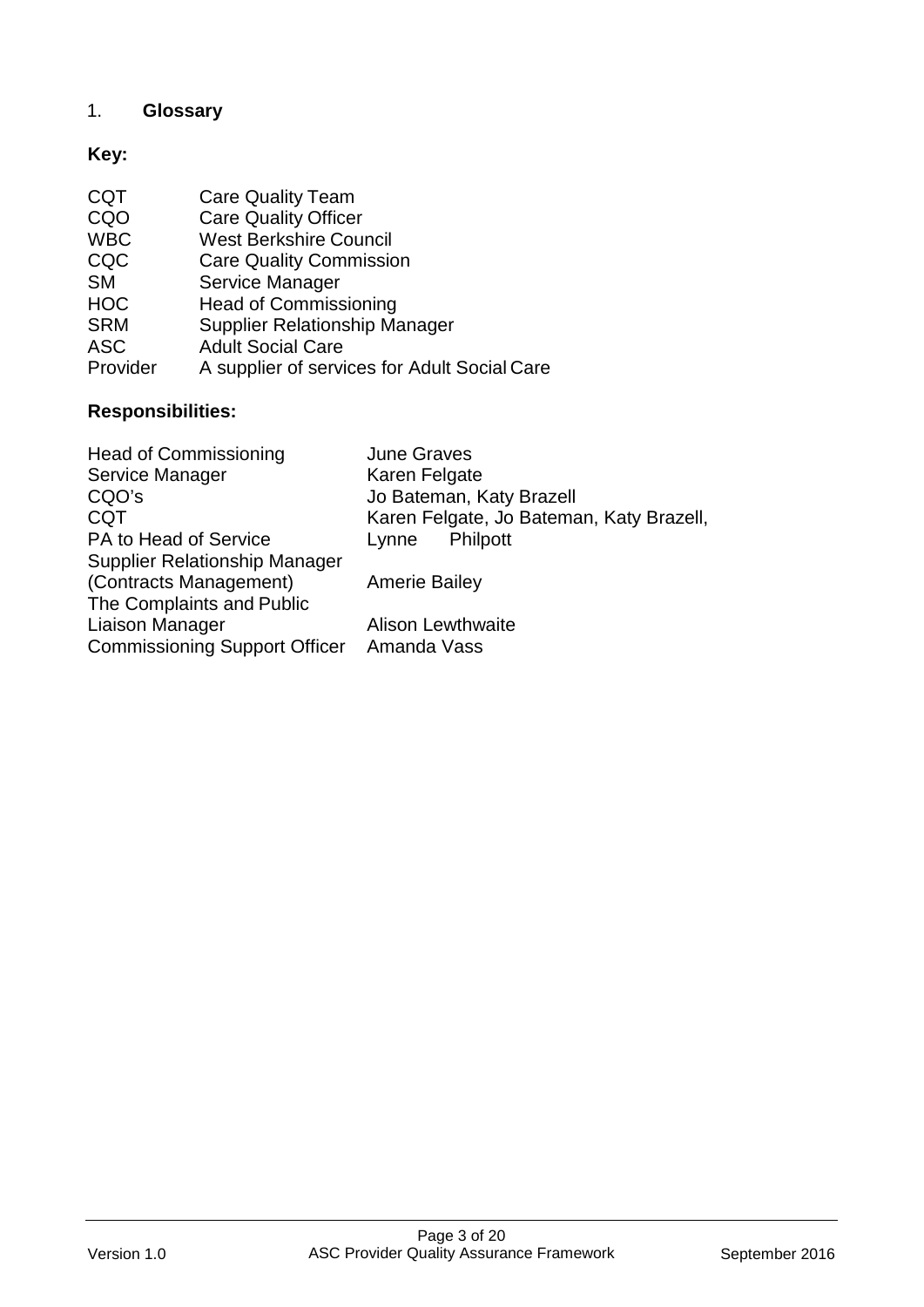# <span id="page-3-0"></span>2. **Purpose**

- 2.1. Legal guidance for councils sets out oversight of adult care services. Alongside this is best practice guidance with a clear responsibility to ensure the quality of Adult Social Care services across the local authority area, irrespective of whether or not services are provided directly by the local authority.
- 2.2. West Berkshire Council has the responsibility to:
	- Assess, plan and commission Adult Social Care services to meet the needs of all within their area who are entitled to public funding, and those who are selffunding, carers, people from ethnic minority backgrounds and people living in rural communities.
	- Organise procurement, commissioning and contract monitoring arrangements with Providers in line with the Department of Health guidance on effective commissioning for outcomes.
	- Monitor services commissioned from another agency (whether that agency is in the public, private, voluntary or community sector) to ensure they deliver effective and efficient services.
	- Require improvements in outputs and outcomes to be delivered as necessary and as specified in contracts with Adult Social Care Providers.
	- Provide monitoring and improvement information to Adult Social Care Providers.
	- Support a market that delivers a wide range of sustainable high-quality care and support services that will be available to the community.
- 2.3. This process forms part of West Berkshire Council's work with key stakeholders, including the Providers of services, to ensure that a wide range of good quality services in West Berkshire gives local people more control and helps them to make more personalised choices about their care.

#### <span id="page-3-1"></span>3. **Applicability**

This procedure applies directly to

- West Berkshire Council employees in health and ASC
- External Providers of Adult Social Care services that are within the geographical area of West Berkshire and / or that West Berkshire commission services from and associated agencies.

#### <span id="page-3-2"></span>4. **Roles and Responsibilities**

- 4.1. The Head of Commissioning, has overall responsibility for ensuring that this policy is managed appropriately in accordance with these agreed standards.
- 4.2. The Care Quality Team is responsible for:
	- Directing and reviewing this standard.
	- Publishing and promoting the adoption of this standard.
	- Ensuring compliance with published standards, procedures, working practices and technology changes.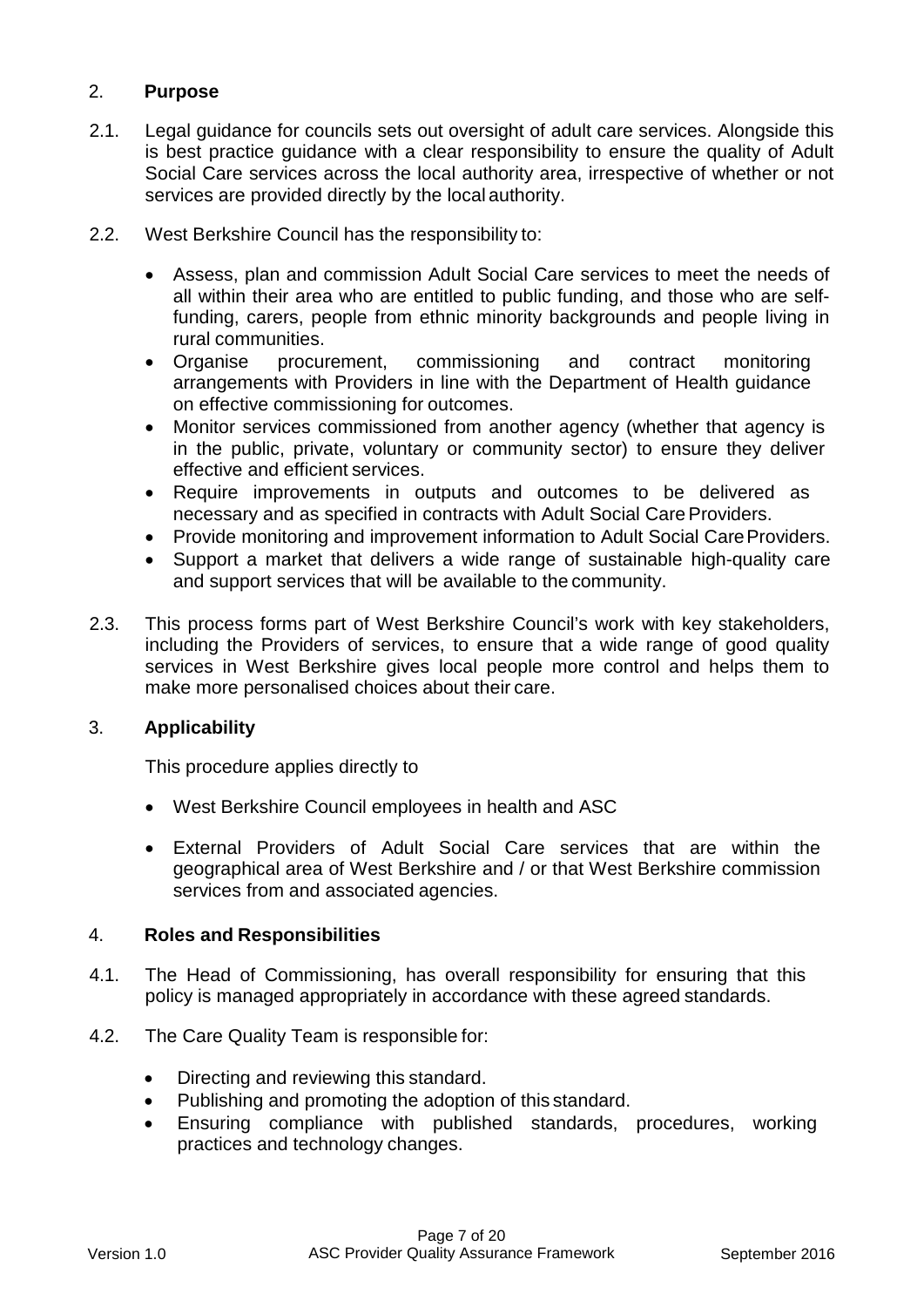4.3. All WBC ASC staff, internal and external Providers of Adult Social Care services, WBC staff and external agencies working with those Providers are responsible for familiarising themselves with, and ensuring that they comply with this standard.

# <span id="page-4-0"></span>5. **Role of the Care Quality Team**

- 5.1. One of the Councils core services of ensuring the wellbeing of older people and vulnerable adults<sup>1</sup> is at the heart of the CQT. The CQT supports Providers who work with older people and adults with disabilities.
- 5.2. The impact of the Care Act increases the number of older and vulnerable adults WBC will need to provide care for.<sup>2</sup> The demand on our local Providers will also increase as our demographics change and the demand for social care increases due to an ageing population. It is important Providers are supported to help develop a market that delivers a wide range of sustainable high-quality care and support services in West Berkshire.
- 5.3. WBC Council strategic aims: [https://www.westberks.gov.uk/media/47200/West-](https://www.westberks.gov.uk/media/47200/West-Berkshire-Council-Strategy-2019-2023/pdf/WB_Council_Strategy_2020_LR.pdf?m=637154560638270000)[Berkshire-Council-Strategy-2019-](https://www.westberks.gov.uk/media/47200/West-Berkshire-Council-Strategy-2019-2023/pdf/WB_Council_Strategy_2020_LR.pdf?m=637154560638270000) [2023/pdf/WB\\_Council\\_Strategy\\_2020\\_LR.pdf?m=637154560638270000](https://www.westberks.gov.uk/media/47200/West-Berkshire-Council-Strategy-2019-2023/pdf/WB_Council_Strategy_2020_LR.pdf?m=637154560638270000) includes the following:
	- Protecting and supporting those who need it
	- Maintaining a high quality of life within our communities. $3$

The CQT work to drive up the quality of Provider services within West Berkshire and ensure that there is a wide range of high quality Providers within West Berkshire whose services will ensure residents are able to maintain a good quality life. The CQT monitors, reviews and supports the District's third party Provider's services ensuring that those who receive services are safe.

- 5.[4](#page-5-3). A key priority for improvement is being good at safeguarding vulnerable adults. $4$ The CQT seeks to identify issues before they become safeguarding matters and work with Providers to improve standards before there is a serious incident. This is achieved through an effective quality assurance programme.
- 5.5. The objectives of the CQT are:
	- To support safe commissioning of ASC services
	- To be quality/market place centered
	- To monitor and respond to intelligence that may indicate that there is a problem with service delivery in West Berkshire (for example CQ1's, CQC reports, whistleblowers, complaints, safeguarding alerts, information from other agencies/Local Authorities). This includes carrying out reviews and monitoring the progress of improvement plans.
	- To offer challenge, support, information and guidance to Providers to improve the quality of services being delivered in West Berkshire and consistently deliver effective outcomes which meet service user needs.

<span id="page-4-1"></span><sup>1</sup> Building on our strengths, the 2019-2023 Council Strategy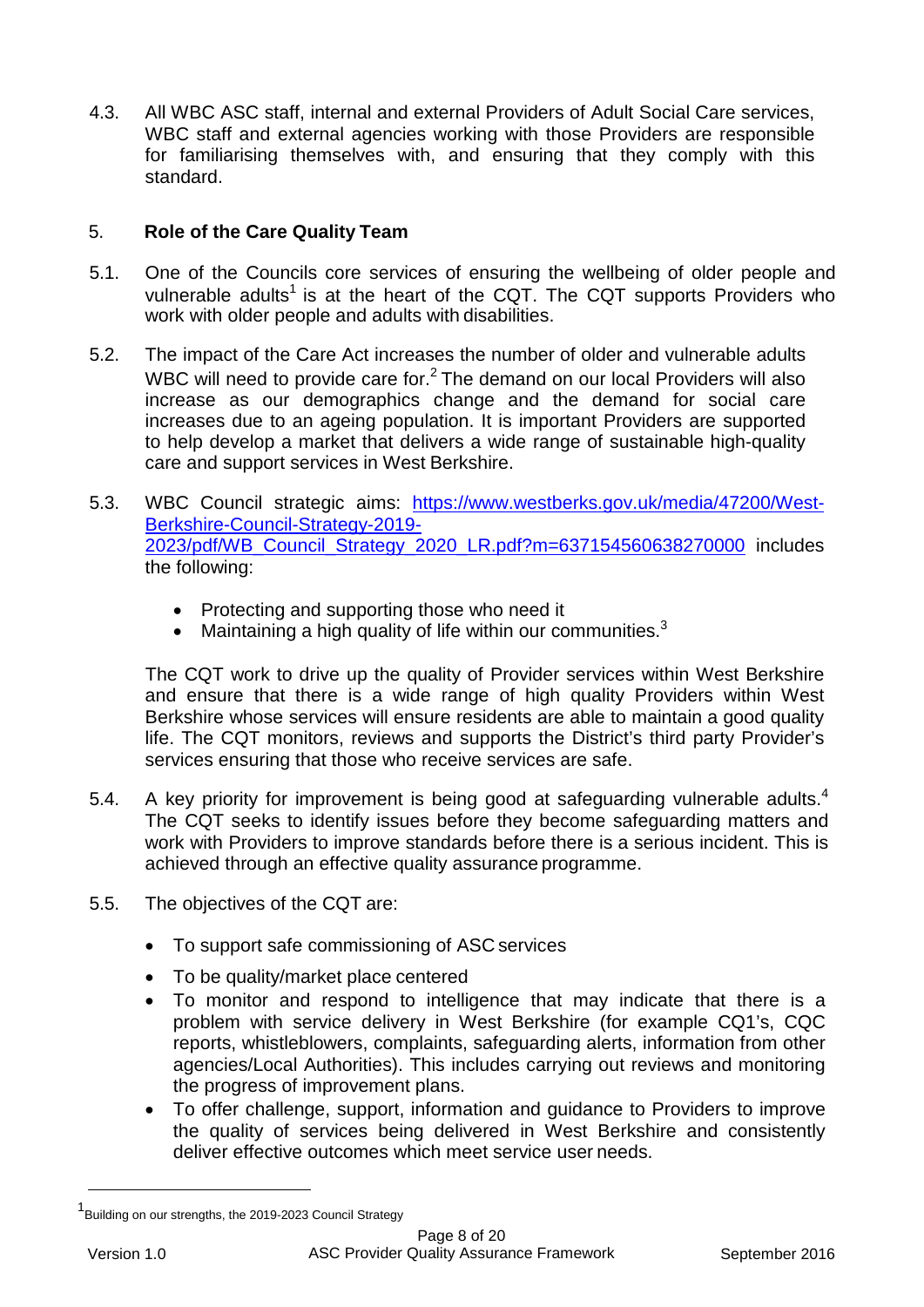2 Building on our strengths, the 2019-2023 Council Strategy

3 Building on our strengths, the 2019-2023 Council Strategy

<sup>4</sup> Building on our Strengths, the 2019-2023 Council strategy

- <span id="page-5-3"></span><span id="page-5-2"></span>• To work with Providers to reduce the numbers of safeguarding matters
- To maintain up-to-date information about Providers
- To work with Providers in a restorative, proactive, supportive and proportionate way where possible
- To work closely with colleagues across West Berkshire Council's Social Care Service, Health and external agencies e.g. The CQC, to share information about the quality of care service provision
- Share good practice and create networking opportunities
- To be committed to the principles of openness and accountability

A brief overview of the CQT can be found in the CQT Leaflet [https://www.westberks.gov.uk/media/49050/Appendix-1-CQT-leaflet/pdf/Appendix\\_1\\_-](https://www.westberks.gov.uk/media/49050/Appendix-1-CQT-leaflet/pdf/Appendix_1_-_CQT_Leaflet.pdf?m=637303217793600000) [\\_CQT\\_Leaflet.pdf?m=637303217793600000](https://www.westberks.gov.uk/media/49050/Appendix-1-CQT-leaflet/pdf/Appendix_1_-_CQT_Leaflet.pdf?m=637303217793600000)

#### <span id="page-5-0"></span>6. **Standards**

- 6.1. The CQT review against relevant legislation and guidance which includes the CQC Regulations, NICE Guidelines [Institute for Health & Care Excellence] and The Care Act 2014.
- 6.2. The CQT also uses the Quality Wheel and any relevant contract clauses relating to quality to review the service being delivered. [https://www.westberks.gov.uk/media/43065/Care-Quality-Team-Quality-](https://www.westberks.gov.uk/media/43065/Care-Quality-Team-Quality-Circle/pdf/Appendix_2_CQT_Quality_Circle.pdf?m=636166183674070000)[Circle/pdf/Appendix\\_2\\_CQT\\_Quality\\_Circle.pdf?m=636166183674070000](https://www.westberks.gov.uk/media/43065/Care-Quality-Team-Quality-Circle/pdf/Appendix_2_CQT_Quality_Circle.pdf?m=636166183674070000)

#### <span id="page-5-1"></span>7. **Oversight of the Care Quality Team**

- 7.1. The CQT will review the following Providers:
	- 7.1.1. All those residential units or domiciliary care agencies who are registered with the CQC to provide care to adults and the office they have registered with the CQC is in West Berkshire
	- 7.1.2. All resource centres/day services that are known to WBC and are based in West Berkshire
	- 7.1.3. West Berkshire Council's in house Adult Placement, Residential Units and Domiciliary Care Providers
	- 7.1.4. Locations within West Berkshire that the CQT are made aware of where supported living is being **commissioned** by WBC
	- 7.1.5. Any other specific Providers:
		- i. at the request of the Head of Commissioning
		- ii. at the request of the Head of Adult Social Care, or
		- iii. Because safeguarding have found organisational concerns and have produced an improvement plan that they would like the CQT to follow up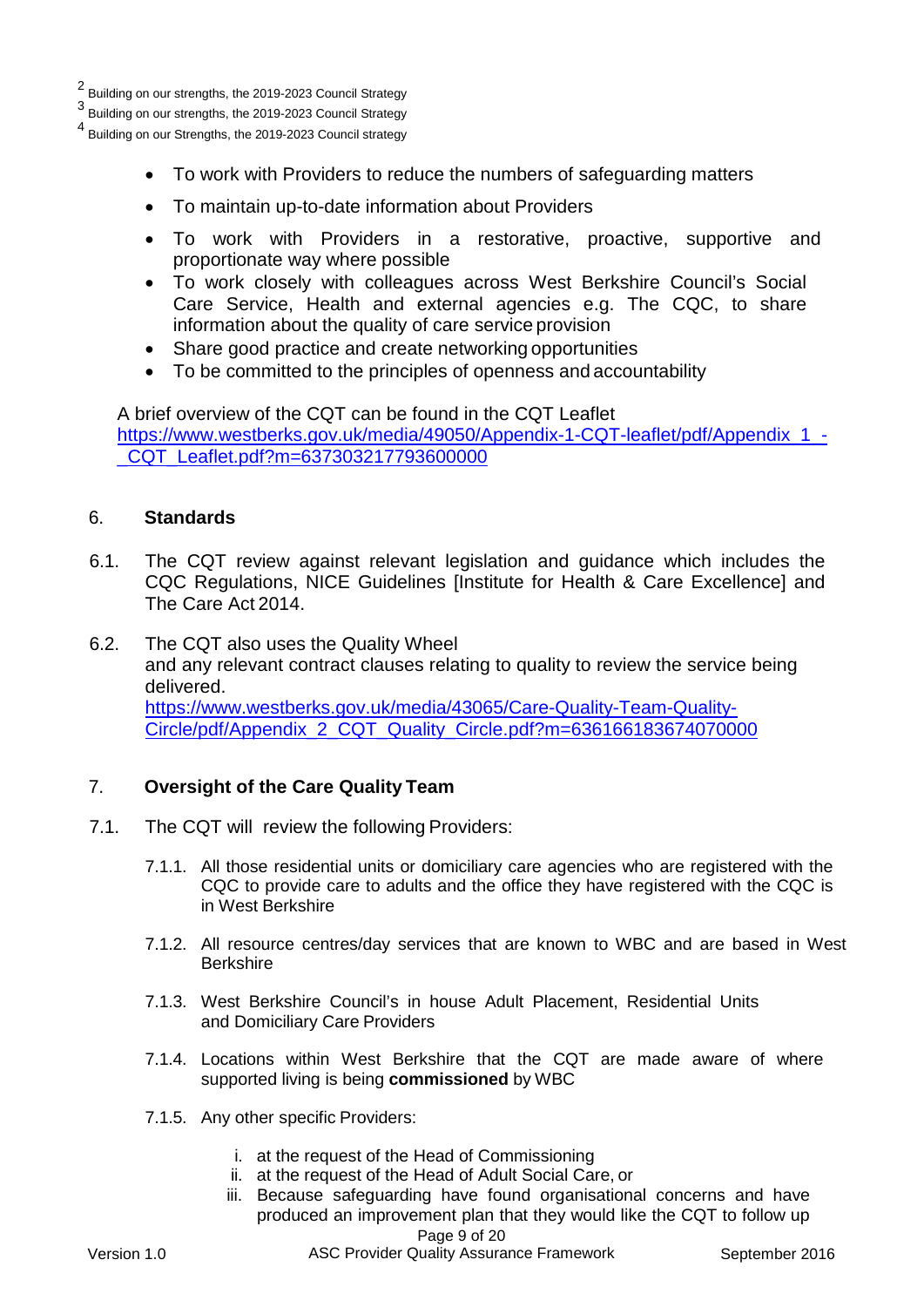on, and the Provider is based in West Berkshire.

When reviewing domiciliary care agencies on the first review the CQO may visit the person in their own home/call one or more randomly selected service users to review the paperwork and discuss the care being provided and then visit/callthe registered office so that comparisons can be made. Thereafter the CQO may decide to only visit/call the registered office.

- 7.2. When reviewing supported accommodation on the first visit/call the CQO may visit the person in their own home /call one or more randomly selected service users to review the paperwork and discuss the care being provided and then visit/call the registered office so that comparisons can be made. Thereafter the CQT may decide to only visit/call the registered office.
- 7.3. When carrying out a visit at the service users home the CQO will be accompanied, usually by the care manager or another WBC representative.
- 7.4. If the CQT receive information from another Local Authority that a Provider outside of West Berkshire is not meeting the standard required by that Local Authority the CQT will check if WBC commission from them. If WBC do commission; the CQT will contact the relevant Local Authority and ask them what the issues are. The CQT will inform the relevant care managers via a group email to all ASC managers listing the Providers of concern, and the concerns raised so they can decide if there is a need to review their clients.
- 7.5. If a Provider is based within West Berkshire and a restriction on commissioning is put in place, if the Provider is host to service users from other Local Authorities then the CQT, where possible, will advise those Local Authorities of the concerns.
- 7.6. If the CQT receive information from the CQC that a Provider WBC commission from outside of West Berkshire is rated inadequate or requiring improvement the CQT will inform the relevant care managers so they can decide if there is a need to review their client. This will be done by a group email to all ASC managers listing the Providers of concern, and referring them to the CQC report.
- 7.7. Any embargo by another Local Authority or 'inadequate' or 'requires improvement' rating by the CQC is recorded on the WBC Care Director case management system's Risk Matrix. For more details regarding this please see the section titled 'Live Databases'.
- 7.8. If the CQT are aware of serious concerns relating to a Provider outside of West Berkshire they will contact the Local Authority where the Provider is based and advise them of the concerns. Information sharing between authorities is set out in more detail in the **'Information Sharing Agreement'.** [https://www.westberks.gov.uk/media/43066/Care-Quality-Team-Information-](https://www.westberks.gov.uk/media/43066/Care-Quality-Team-Information-Sharing-Agreement/pdf/Appendix_3_-_Information_Sharing_protocol_between_LA)Sharing-Agreement/pdf/Appendix 3 -Information Sharing protocol between LA's NHS and CCG.pdf?m=6361661 [84169770000](https://www.westberks.gov.uk/media/43066/Care-Quality-Team-Information-Sharing-Agreement/pdf/Appendix_3_-_Information_Sharing_protocol_between_LA)
- 7.9. Due to the current Covid-19 pandemic visits to people's own homes, registered care homes and registered offices will be assessed on an individual basis to establish if a physical visit is required or whether these can be managed virtually via Zoom or Teams.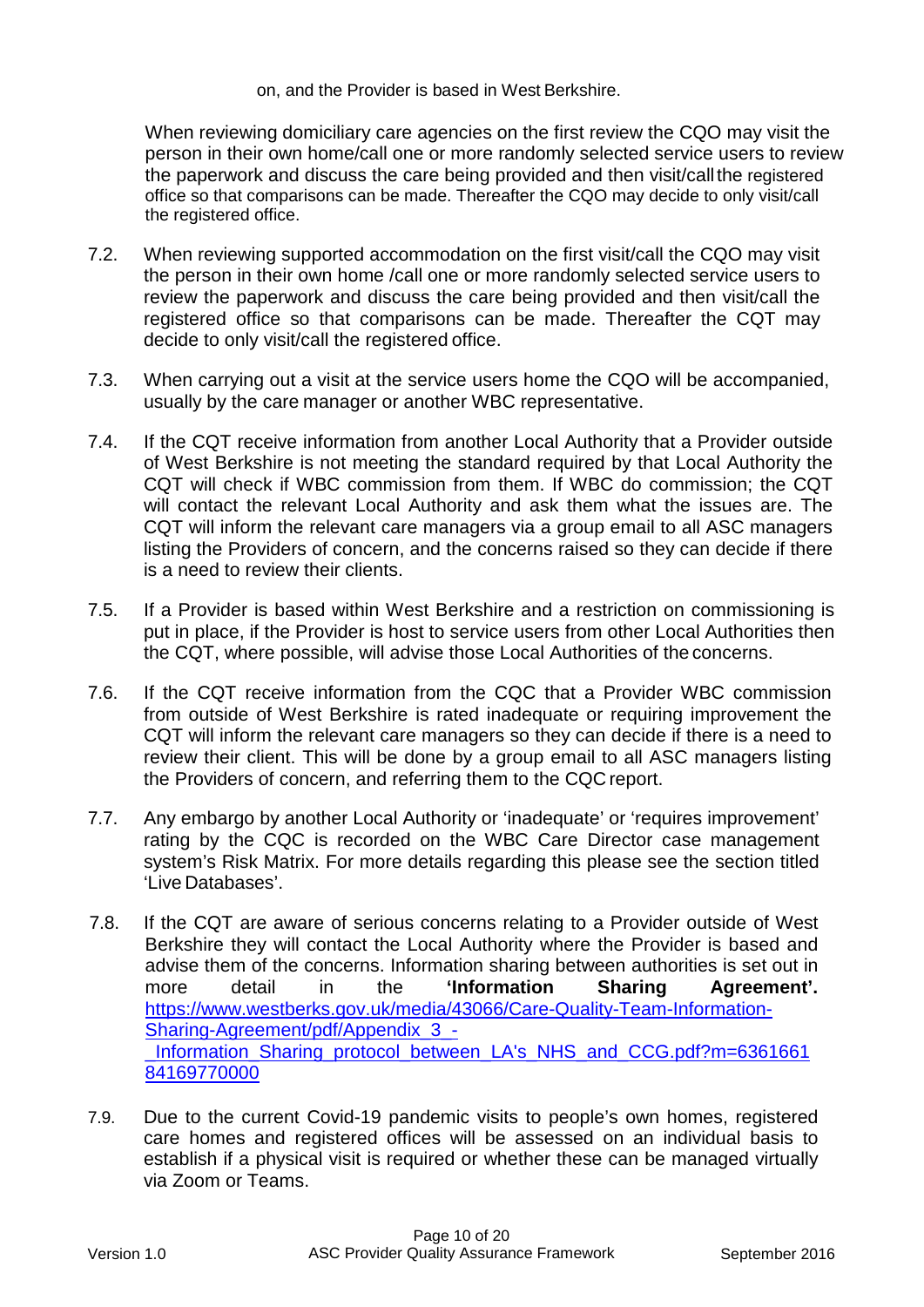# <span id="page-7-0"></span>8. **Types of Review**

8.1. The CQT carry out 3 different types of reviews:

# **A Proactive Annual Review or Self-Certification** (relationship management).

This is an opportunity for the Provider to share information about their service, and for the CQT to share information about West Berkshire Council and the CQT's services. Any changes in care expectations and West Berkshire Council initiatives will also be shared. It is to promote a good working relationship and open lines of communication with all Providers the CQT has oversight of<sup>[5](#page-7-1)</sup>. The visit to the Premises will last no longer than 1 ½ hours. The CQO will complete an annual review form record during this visit which is shared with the Provider for their information. If any concerns are noted during the review the CQO will arrange a Reactive Review. If a visit has not been arranged to complete this review than the CQT will request the Provider complete this via a self-certification form which should be forwarded to [carequality@westberks.gov.uk](mailto:carequality@westberks.gov.uk) within 14 working days. Following receipt of this the CQT may arrange to attend a visit of the provision if concerns are raised.

# **A Proactive Thematic Review**

These are undertaken with a selection of Providers. They are an in-depth review on a specific theme, for example finances. They will last no more than 3 hours. Each review will be carried out in the same way and will allow the CQT to look in depth at the specific topic of review. During Thematic Reviews the CQT will not be looking at other areas of the Provider's service, if however Providers would like to discuss any other areas a further visit can be arranged. The CQO will record their findings and if relevant prepare an agreed improvement plan with the Provider at the review. If any concerns are noted during the review the CQO will arrange a reactive review to follow up on the improvement plan and/or explore other areas of service delivery.

# **Reactive Review**

These are arranged because the Provider is rated red or amber on the Risk Matrix, or because a Provider is already working to an improvement plan and the CQT want to review progress. There will also be occasions where the CQT has received information that there may be issues relating to a Providers provision of care which puts clients at risk and therefore a visit will be arranged despite having a green rating on the Risk Matrix. This visit will be no longer than 3 hours.

<span id="page-7-1"></span><sup>5</sup> This ensures WBC gathers intelligence from all Providers in West Berkshire regardless of whether WBC Commission from them ensuring emergent issues that may affect business continuity are known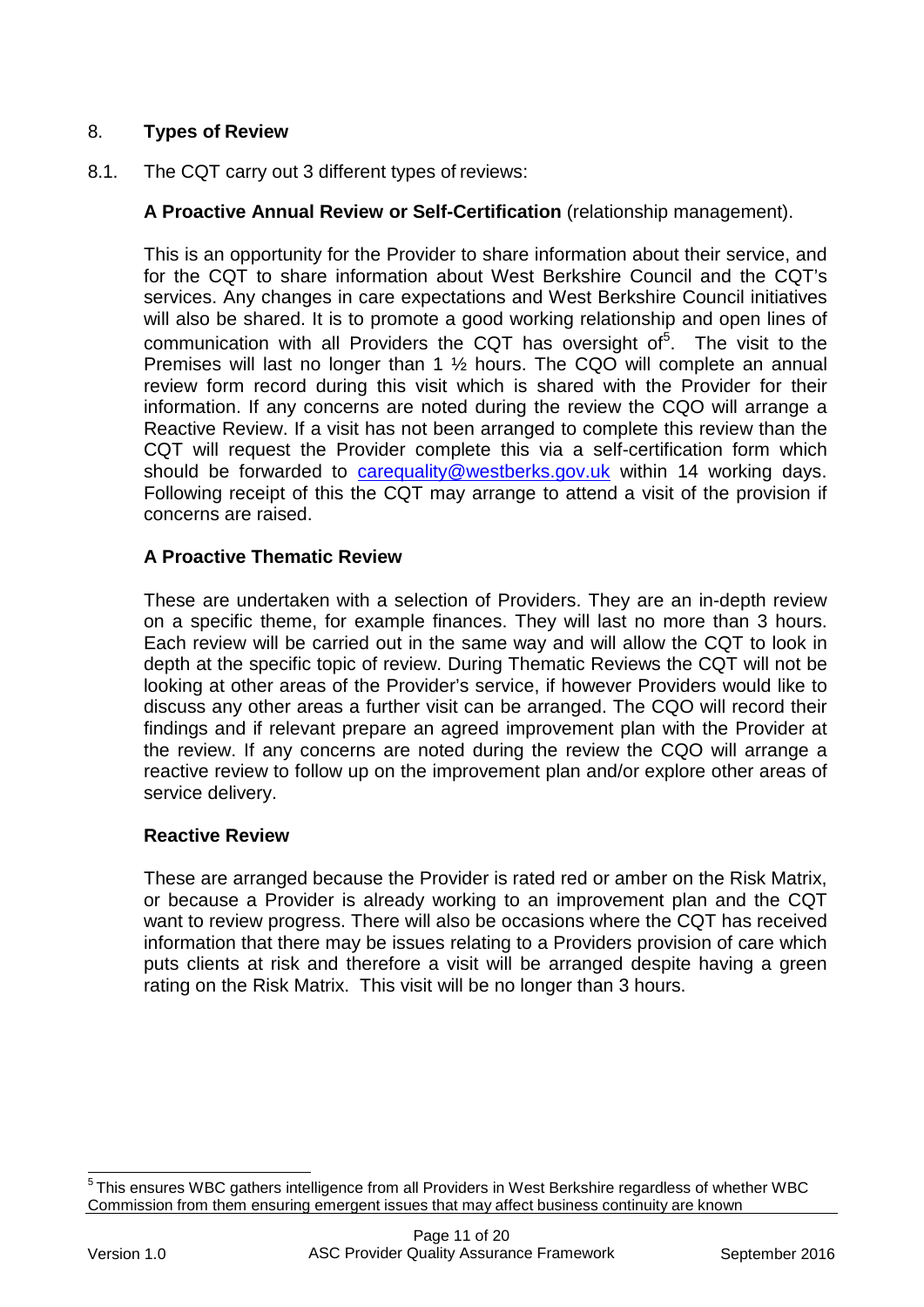8.2. All reviews may include visits to locations of service delivery (including service users homes) and offices.

CQO's may be accompanied by another officer of West Berkshire Council and/or an external agency during any review. Please refer to the Collaborative Working Document. [https://www.westberks.gov.uk/media/45828/A-Collaborative-Working-with-](https://www.westberks.gov.uk/media/45828/A-Collaborative-Working-with-Commissioning/pdf/A_Collaborative_Working_with_Commissioning.pdf?m=636651754724900000)[Commissioning/pdf/A\\_Collaborative\\_Working\\_with\\_Commissioning.pdf?m=636651](https://www.westberks.gov.uk/media/45828/A-Collaborative-Working-with-Commissioning/pdf/A_Collaborative_Working_with_Commissioning.pdf?m=636651754724900000) [754724900000](https://www.westberks.gov.uk/media/45828/A-Collaborative-Working-with-Commissioning/pdf/A_Collaborative_Working_with_Commissioning.pdf?m=636651754724900000) [https://www.westberks.gov.uk/media/45830/A-Collaborative-Working-with-](https://www.westberks.gov.uk/media/45830/A-Collaborative-Working-with-Safeguarding1/pdf/A_Collaborative_Working_with_Safeguarding1.pdf?m=636651754733070000)Safeguarding1/pdf/A Collaborative Working with Safeguarding1.pdf?m=6366517 [54733070000](https://www.westberks.gov.uk/media/45830/A-Collaborative-Working-with-Safeguarding1/pdf/A_Collaborative_Working_with_Safeguarding1.pdf?m=636651754733070000) [https://www.westberks.gov.uk/media/45831/A-Collaborative-Working-with-The-](https://www.westberks.gov.uk/media/45831/A-Collaborative-Working-with-The-Complaints-and-Public-Liaison-Officer1/pdf/A_Collaborative_Working_with_The_Complaints_and_Public_Liaison_Officer1.pdf?m=636651754737170000)[Complaints-and-Public-Liaison-](https://www.westberks.gov.uk/media/45831/A-Collaborative-Working-with-The-Complaints-and-Public-Liaison-Officer1/pdf/A_Collaborative_Working_with_The_Complaints_and_Public_Liaison_Officer1.pdf?m=636651754737170000)[Officer1/pdf/A\\_Collaborative\\_Working\\_with\\_The\\_Complaints\\_and\\_Public\\_Liaison\\_](https://www.westberks.gov.uk/media/45831/A-Collaborative-Working-with-The-Complaints-and-Public-Liaison-Officer1/pdf/A_Collaborative_Working_with_The_Complaints_and_Public_Liaison_Officer1.pdf?m=636651754737170000) [Officer1.pdf?m=636651754737170000](https://www.westberks.gov.uk/media/45831/A-Collaborative-Working-with-The-Complaints-and-Public-Liaison-Officer1/pdf/A_Collaborative_Working_with_The_Complaints_and_Public_Liaison_Officer1.pdf?m=636651754737170000) [https://www.westberks.gov.uk/media/45829/A-Collaborative-Working-with-](https://www.westberks.gov.uk/media/45829/A-Collaborative-Working-with-Healthwatch1/pdf/A_Collaborative_Working_with_Healthwatch1.pdf?m=636651754729130000)[Healthwatch1/pdf/A\\_Collaborative\\_Working\\_with\\_Healthwatch1.pdf?m=636651754](https://www.westberks.gov.uk/media/45829/A-Collaborative-Working-with-Healthwatch1/pdf/A_Collaborative_Working_with_Healthwatch1.pdf?m=636651754729130000) [729130000](https://www.westberks.gov.uk/media/45829/A-Collaborative-Working-with-Healthwatch1/pdf/A_Collaborative_Working_with_Healthwatch1.pdf?m=636651754729130000)

- 8.3. Unless there are exceptional circumstances the CQT will advise by telephone and a follow up email what type of review will be undertaken, who will be attending, what they will need access to, and the reasons for their visit.
- 8.4. Before commissioning with a new Provider, commissioning officers carry out all relevant background checks including finance, insurance and CQC registration. Following this if the Provider is within West Berkshire the CQT will visit the Provider and carry out an annual review. The CQT will give the Commissioning Team a copy of the annual review record and state how they rate the Provider on the basis of the review and the reasons for the rating given (see the section title 'Live Databases' for more information).
- 8.5. If the Provider is based outside of WBC, Commissioning will contact the Local Authority where the service is based to seek references/ feedback. Commissioning will also review the CQC rating.
- 8.6. Due to the current Covid-19 pandemic visits to Provider to complete reviews will be based on a case by case basis to establish if a physical visit is required or whether these can be managed virtually via Zoom or Teams.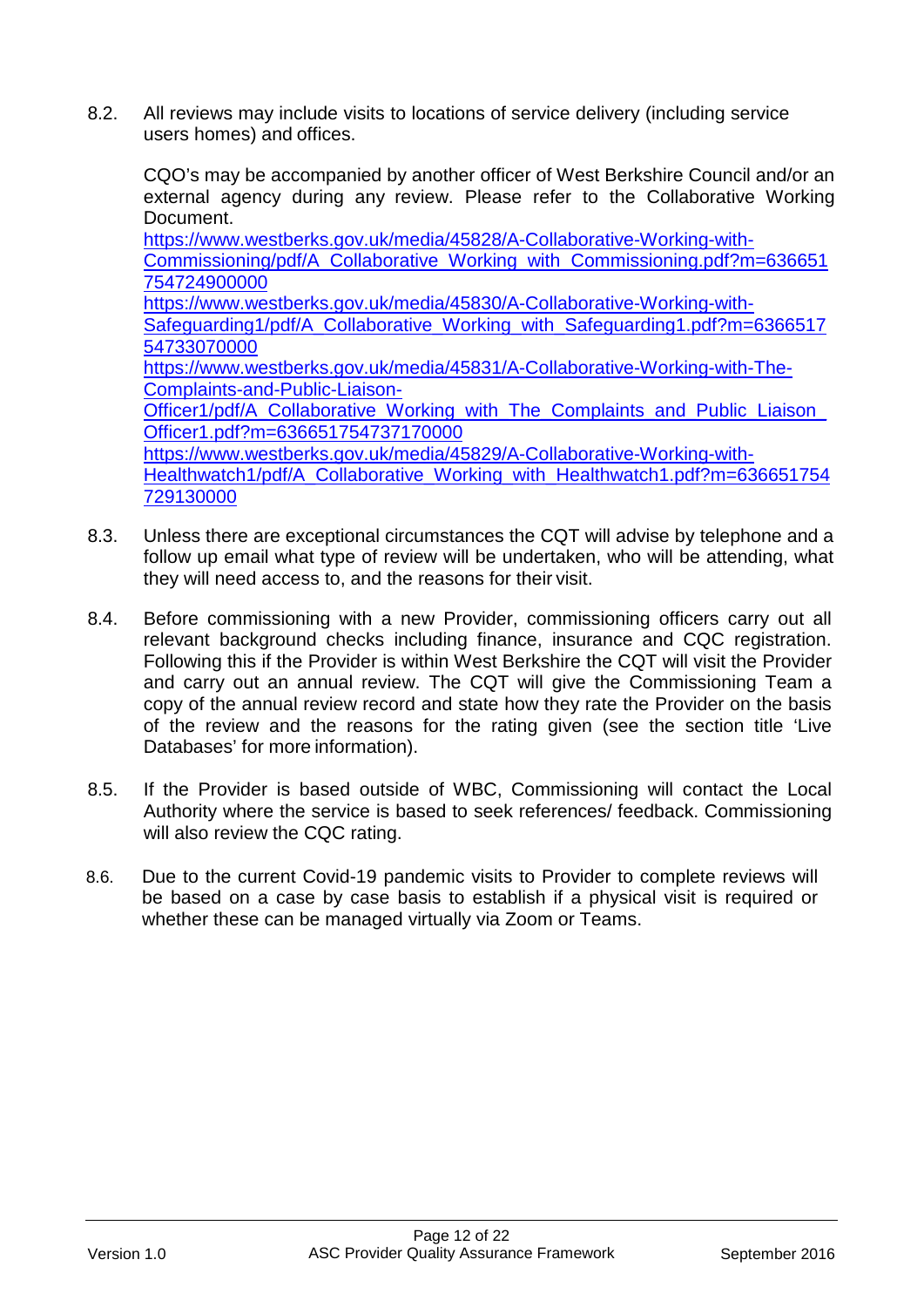# <span id="page-9-0"></span>9. **Reports**

9.1. The CQT complete 3 types of reports:

# **Annual Review Record**

This is completed by the CQO during a Proactive Annual Review:

- The document is handwritten by the CQO.
- The Provider and CQO are required to sign it at the end of the review to confirm the contents are correct
- Following a visit it is typed up by the CQO and sent to the Provider within 10 days of the visit for their information and retention.

## **Self-Certification Record**

- This is completed by the Provider and shared via email with the CQT within 14 days.
- The Provider keeps a record for their information and the CQT hold a copy.

## **Thematic Review Record**

This is completed by the CQO during a Thematic Review:

- The document is handwritten by the CQO and will be in various forms depending on the subject of the thematic review and datarequired.
- It will usually contain a list of questions and space for comments to be recorded.
- The Provider and CQO are required to sign it at the end of the review to confirm the contents are correct
- The record will ask whether an improvement plan is required as a result of the review. If it is required an improvement plan will be completed in partnership with the Provider.
- If an improvement plan is already in place when the CQO returns to the office the new actions required relating to the thematic review will be added onto the existing improvement plan for follow up by the CQO already reviewing the Provider
- Following a visit it is typed up by the CQO and sent as an attachment to the Provider within 10 days of the visit for their information and retention.

#### **Improvement Plan**

This is completed jointly by the CQO and the Provider during a Reactive Review, (or Proactive Thematic Review if areas of concern are identified). During this meeting [physical or virtual] a Provider visit form is completed which records any actions agreed. It is a record of the review i.e. any recommendations, evidence provided, conversations that have taken place.

• Through discussion the Provider and CQO agree the actions required to meet the requirements, including what support the Provider requires from the CQO, and the timescales for completion. The date of the next visit to review progress against the improvement plan will be agreed and recorded where indicated.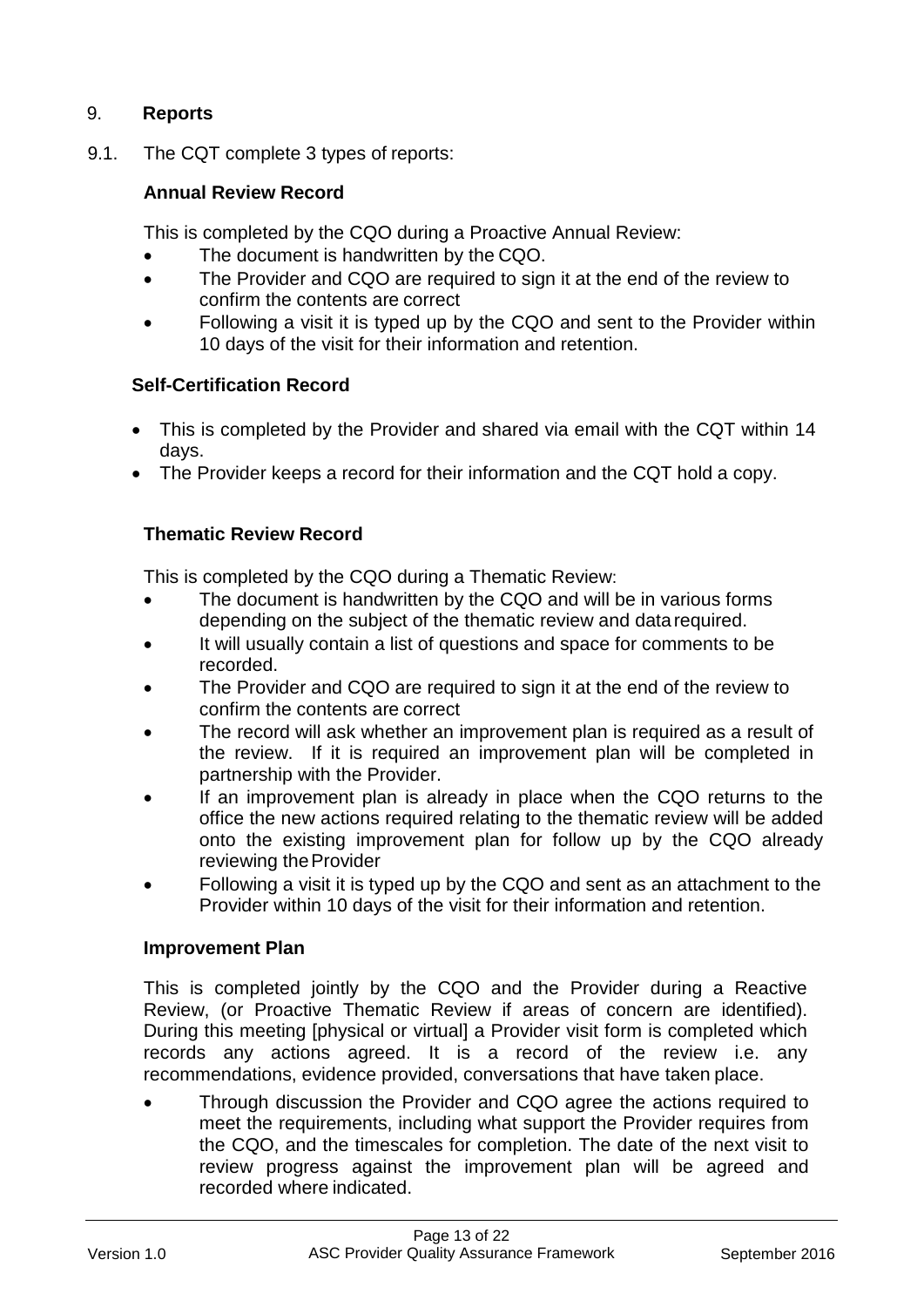9.2. Following a visit this Provider visit form with actions are typed up.

Provider are encouraged to develop their own improvement plan and share this with the CQT especially if they have one in place already or have been requested to develop one following a CQC inspection.

Following a review if the Provider or CQO considers that there was another area of risk or requirement that was not discussed during the review then this may be added to the Improvement plan following a telephone discussion between the two parties regarding the matter to be added.

9.3. If the visit is to review an improvement plan

If the visit is to review an improvement plan then the CQO may make comments the Provider visit report during the review. Any additional notes will also be added

- 9.4. It is important that actions are met within the agreed timescales as consistently failing to meet the requirements of an improvement plan may result in a restriction of placements by West Berkshire Council.
- 9.5. The requirements of the improvement plan will build on Providers existing processes driving up quality and giving an opportunity to improve services, CQC compliance and meet the requirements of Providers contracts.
- 9.6. Providers are encouraged to share improvement plans with staff and encourage them to participate in making improvements collaboratively with management. Sharing the power to improve through ownership of the problem often results in better, long lasting improvements.

# 10. **Intelligence Gathering**

- 10.1. The CQT uses reviews to gather information as well as thefollowing:
- 10.2. The Safeguarding Team receive information relating to Providers that may or may not meet the safeguarding threshold. The CQT collate this information and use it to identify where there are care quality concerns. This information is recorded by the CQT to provide an accurate overview of the themes and trends emerging in ASC services.
- 10.3. The CQT and the Commissioning Team review service delivery of contracts to ensure Providers are meeting the contractual obligations of delivery of service. The Commissioning Team will review documentation and data supplied to WBC by the Provider. The CQT will review the operational performance of the contract by visiting Providers at various locations to observe practice and review documentation. The CQT and Commissioning Team share this information.
- 10.4. To avoid duplication of work and reduce the number of visits Providers have from different organisations the CQT will advise Healthwatch West Berkshire (HWWB) if they have concerns about a Provider so that HWWB can consider using their powers to observe the services. HWWB will advise the CQT if they arrange to observe a Provider, and will send the CQT a copy of their report which is open to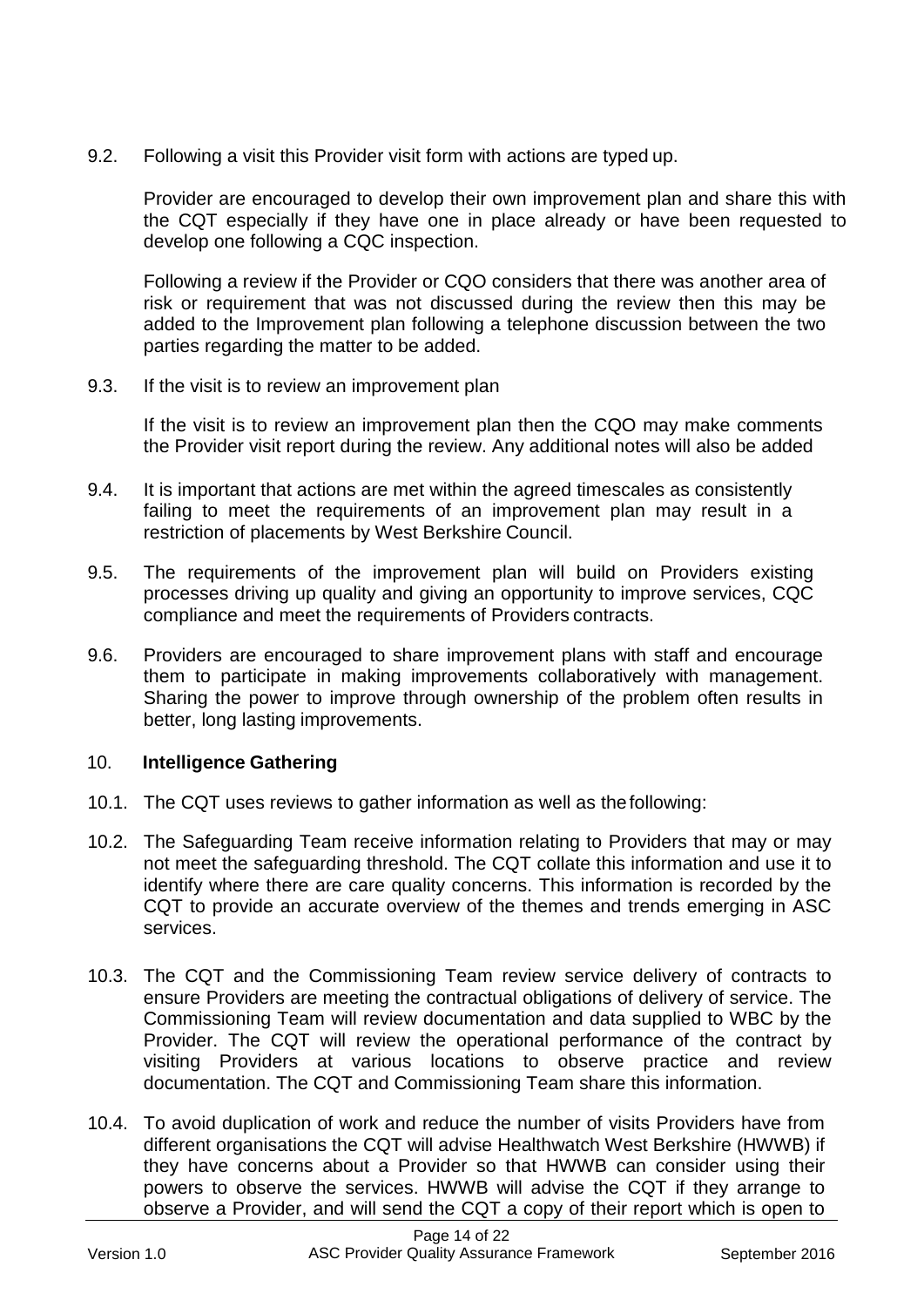the public, following a visit. The HWWB will also attend the Care Quality Board meeting to share generic statistical information including Providers of concern, and themes and trends of concerns reported to the HWWB.

- 10.5. The CQT and Complaints and Public Liaison Manager share information about Providers. The Complaints and Public Liaison Manager advises the CQT every time a complaint is raised that relates to a Provider. This information is recorded by the CQT to provide an accurate overview of the themes and trends emerging in Adult Social Care services. Compliments are also shared.
- 10.6. If there are serious concerns regarding a Provider's service delivery then Care Managers will review service users' care – possibly using a template report provided by the Care Quality Team which will prompt the reviewing officer to look at the areas of concern. The reviews will be collated by the CQT and used to ensure the safety of the service users.
- 10.7. The Care Home Support Team work intensively with care homes. They are a member of the Care Quality Board and are advised of Providers of concern so they can contact them to offer support. If the Care Home Support Team is working intensively with a Provider the CQT will not usually re-visit until after the intense work has been completed unless asked to, or because the CQT have been advised by the Care Home Support Team that the Provider is not engaging.
- 10.8. The CQT receive regular intelligence into the CQT's generic inbox from other Local Authorities and the CQC. The CQT use this information to inform some of the visits and check service users are safe. The CQT identify if people are placed with Providers flagged by other Local Authorities as a Provider of concern, or those that the CQC rates as requiring improvement or inadequate, so WBC can check Service Users are safe.
- 10.9. CQ1's are reports of any concern, issue, omission, or error in the care or support provided, or performance in the service received by an adult receiving Adult Social Care services. They are completed by professionals and the public and sent to the CQT.
- 10.10. Care Quality Team Meetings where team issues are discussed
- 10.11. Care Quality and Safeguarding Meeting where Provider issues and updates on care issues are discussed. Representatives from safeguarding, complaints and commissioning are invited to attend.
- 10.12. Care Quality Board a strategic board which meets quarterly to consider Providers of most concern, identify themes and trends in Adult Social Care and give direction on how to address any issues arising in the market. It promotes collaborative working between the LA and other government bodies. The meeting minutes will be shared internally within WBC.
- 10.13. Strategic Performance Group a meeting to share information between Local Authorities, the Clinical Commissioning Group and CQC about Providers of concern and discuss cross authority issues including sharing best practice.
- 10.14. Provider Forum This is set up to share information with Providers about the LA and to provide updates from external guest speakers on relevant topics. It is also a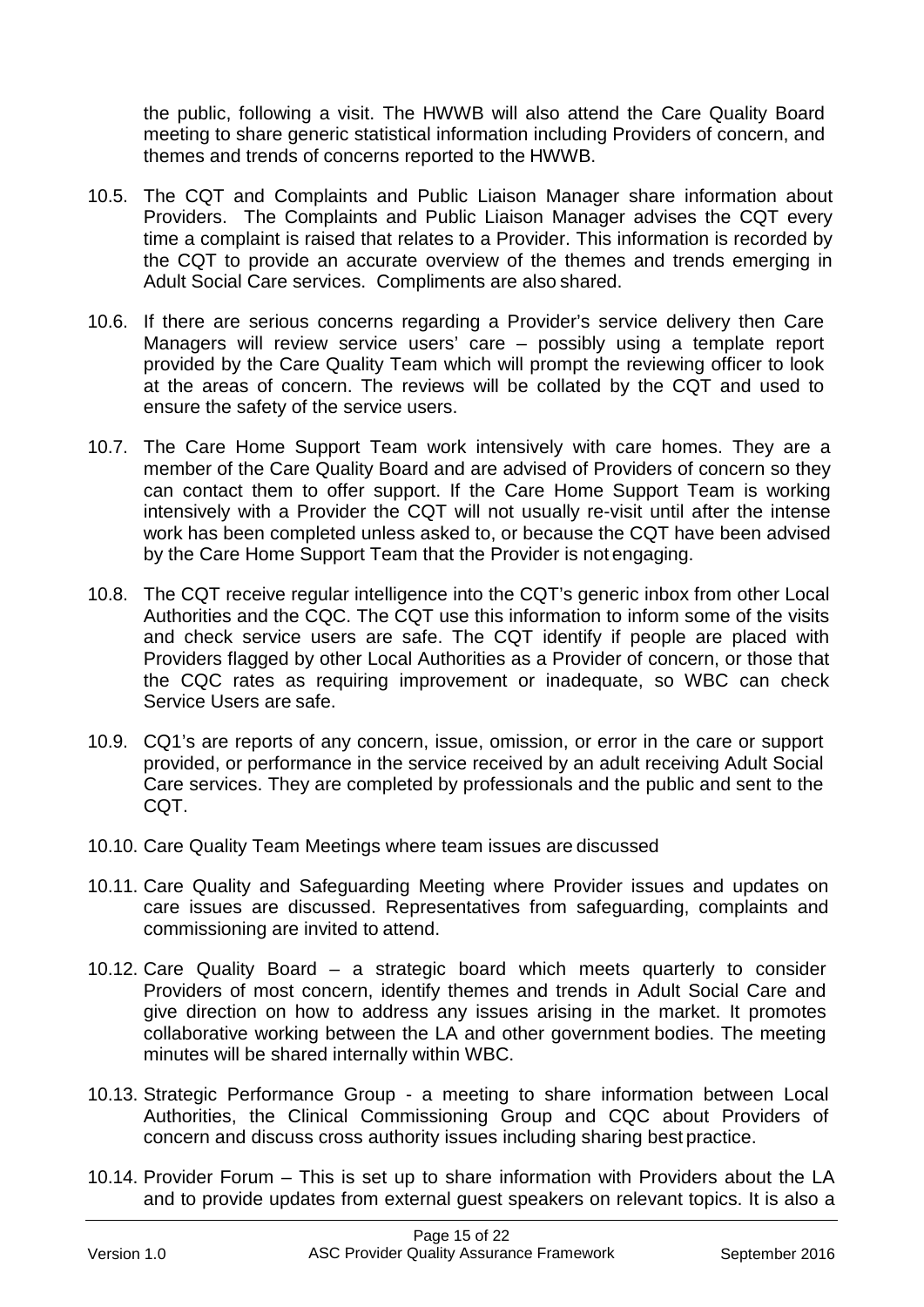forum to obtain feedback from Providers on the topics being discussed and facilitate network meeting

# 11. **The CQT maintain and monitor 3 databases of information:**

#### 11.1. **The Risk Matrix is held within WBC Care Director case management system**

The CQT use the Risk Matrix to

- Monitor the information recorded about Providers including contact details, outcomes of CQC reports, restrictions by WBC and other Local Authorities, the number of complaints, safeguarding matters and CQ1's, notices, and the number of hours commissioned by WBC
- Identify who has had an annual review
- RAG rate Providers
- Identify Providers of concern
- Identify where resources should be directed
- Produce statistical data for the Care Quality Board and regularanalysis

Representatives from WBC care management, safeguarding, complaints, contracts and commissioning teams also have access to the Risk Matrix on Care Director.

The Risk Matrix contains a list of all the Providers that West Berkshire Council commission from and all those known to West Berkshire Council that are based within the county. It also has the known locations where services are provided, with the exclusion of personal addresses

The Risk Matrix automatically calculates risk and RAG (red, amber, green) rates Providers using the information put into the Risk Matrix. This relies on information being sent to the CQT and therefore occasionally Providers will not be RAG rated in the same way the CQT RAG rate them.

When considering risk the risk rating automatically generated is not a definitive indication of Providers of most concern. The hours commissioned, the views of the CQT and Contracts/ Commissioning Officers and the material facts of the concerns will also be taken into account

The Risk Matrix is reviewed at CQT working meetings which are held monthly. During the meeting Providers rated as a high risk are discussed and the CQT ensure that all those that are within the scope of the CQT and rated red or amber are being supported or will be visited. The Care Quality Board and Improvement Group also analyses the Risk Matrix on a regular basis.

If, following investigation of a CQ1 originally included on the risk matrix, it is found the Provider was in no way liable then it will be removed from the risk matrix following receipt by the Care Quality Team of a copy of the outcome of the conclusion.

This database is used to report on KPI's.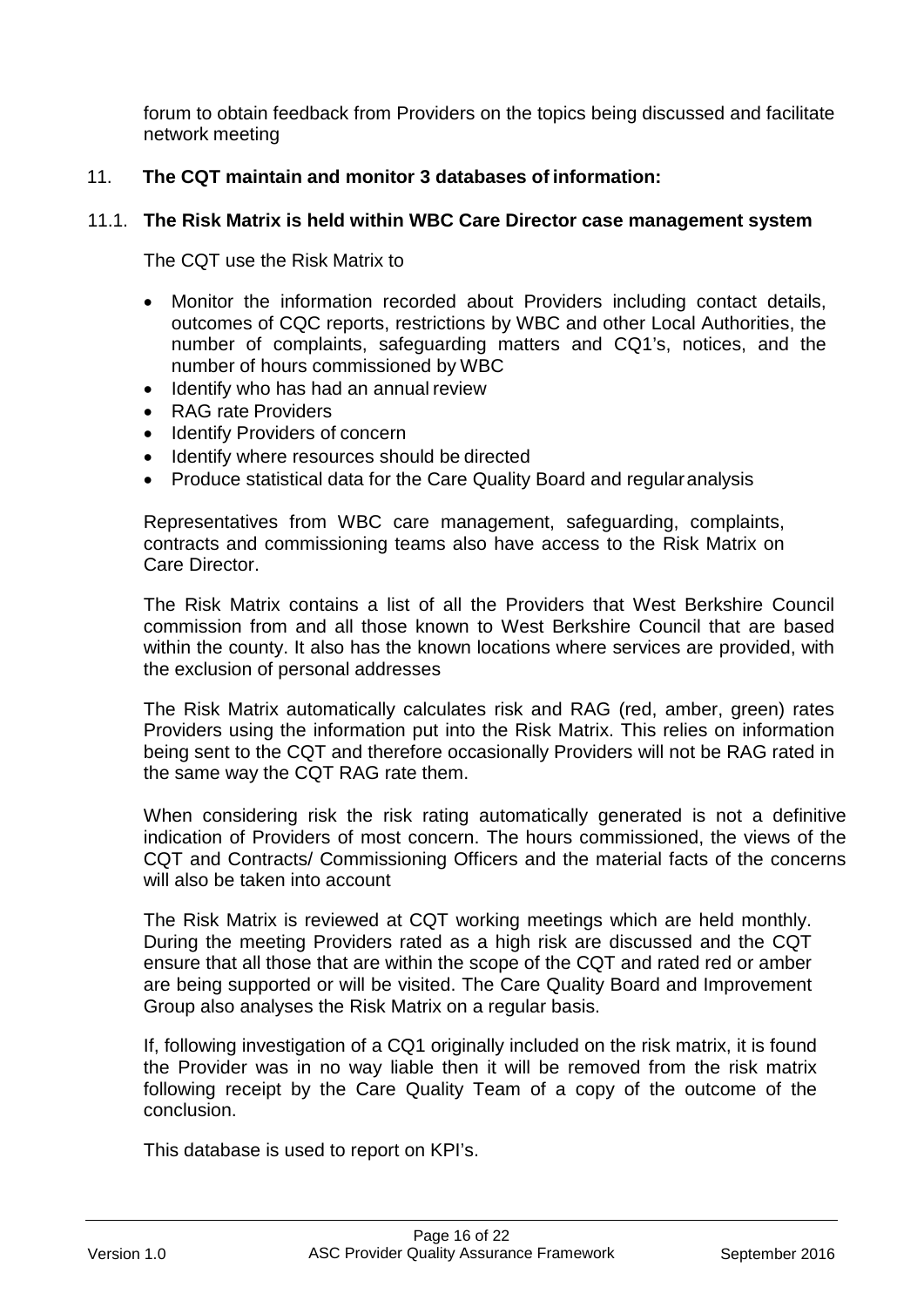## 11.2. **Provider Intelligence Database**

This contains a list of all intelligence received relating to individual Providers. This database is used to monitor themes and trends such as reporting sources, number of adverse or positive pieces of intelligence received per Provider, and themes of matters reported

This database is used to report on themes and trends at market place and Provider level. Reports are generated for use at the Care Quality Board, Improvement Group, Provider Forum, meetings and reviews.

#### 11.3. **List of Visits**

This contains a list of all the visits made by the CQT and nominated SRM, and the type of visit. This database is used to monitor the number and types of visits undertaken. It is also reviewed for outstanding visits that need to be arranged at Working Team Meetings where they will be assigned to CQO's to arrange them.

This database is used to report on KPI's and is shared with the Care Quality Board.

#### <span id="page-13-0"></span>12. **Provider Forums**

- 12.1. The Provider Forum is generally held quarterly and is used to share information, give Providers an opportunity to network and foster a positive relationship between West Berkshire Council and Providers.
- 12.2. This is organised by the CQT. The Forum is generally held at Shaw House which includes time for service group networking meetings to take place. This however is currently taking place via Zoom due to Covid-19. All Providers are invited by email. Commissioning hold the contact database and this is monitored by Commissioning Support Officer Amanda Vass [-Amanda.vass@westberks.gov.uk.](mailto:Amanda.vass@westberks.gov.uk.)
- 12.3. The Forum is usually opened by the Head of Commissioning. The agenda is set according to requests from Providers, to share information between West Berkshire Council and Providers, to provoke discussion on areas requiring Provider input and as a response to any trends/ themes emerging from audits. Speakers are internal andexternal.
- 12.4. Following the Forum a copy of the slides and any associated papers are sent by email to all Providers on the contact database.
- 12.5. Other support offered to Providers

As well as reviews, improvement plans, meetings and the Provider Forum the CQT provides support to Providers through:

- telephone calls and email correspondence
- precedent documents
- access to Social Care Online Policy System (SCOPS)
- access to The Grey Matter
- information leaflets
- a wealth of knowledge having worked in the care industry and reviewed many different Providers of services over several years observing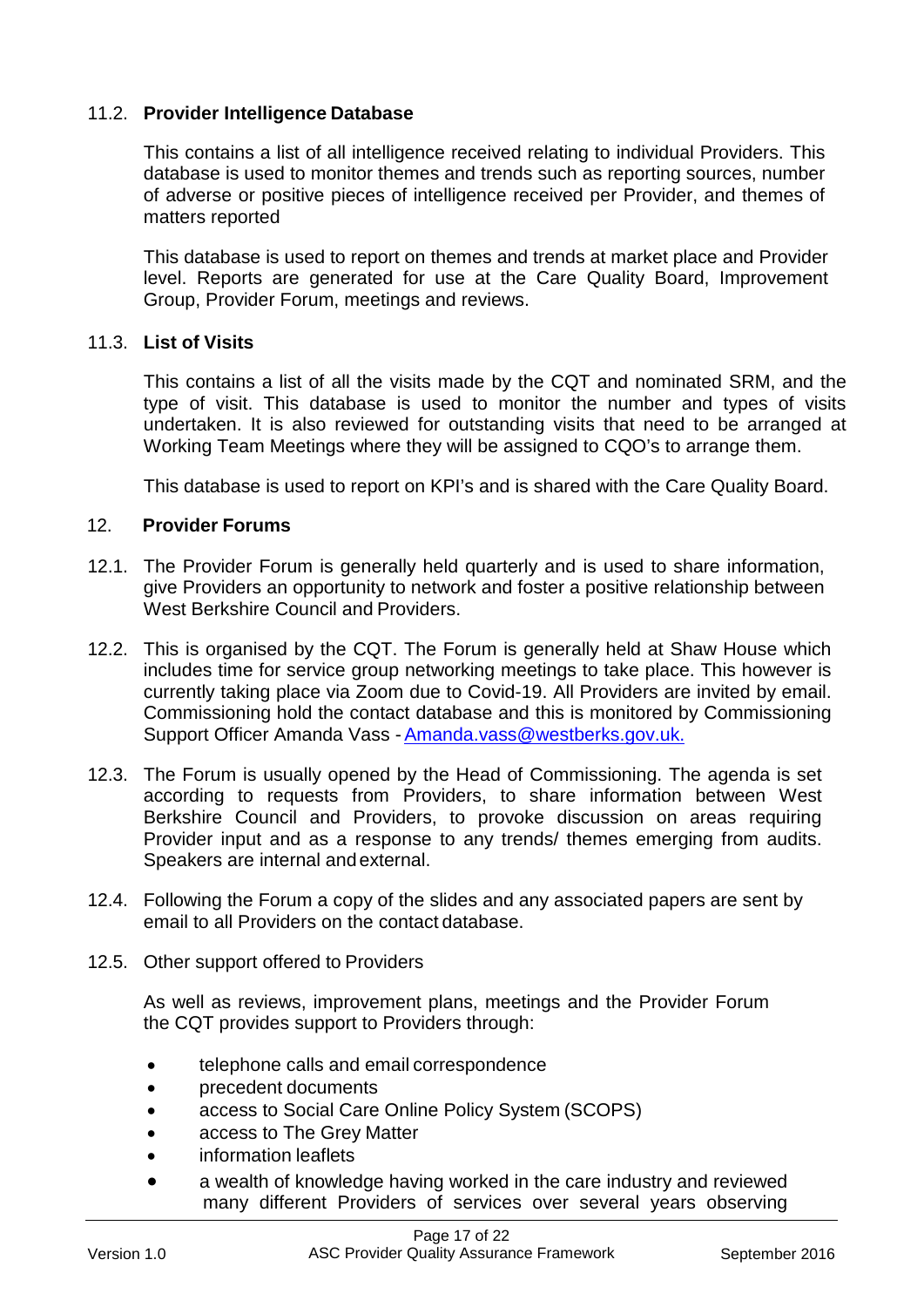good practice

- focus groups to address areas of concern identified
- analysis of market place themes and trends
- Training (at an extra cost)

# 13. **Restrictions on Commissioning with Providers**.

13.1. This section of the document will form part of any contract with West Berkshire Council.

#### 13.2. **Types of Restrictions**

Our Providers with Restrictions List is a list of Providers who West Berkshire Council have put restrictions on commissioning with.

The types of restrictions are:

#### Embargo:

Do not make any placements with this Provider whilst an embargo is in place and closely monitor any service users already placed with Provider.

Exceptions will be considered by relevant professionals in the event an increase to an existing care package is required.

#### Place with Caution:

Placements may be made with this Provider on a case by case basis, but you should consider the concerns and risks to the service user before making a placement to ensure it is appropriate.

#### No Restrictions on Placements

All other Providers will be given the status 'No Restrictions on Placements'. It does not mean West Berkshire Council are satisfied with the quality of their service but that West Berkshire Council have no known reason for them to appear on the Providers with Restrictions List.

- 13.3. It may be that service users are moved from a Provider to a new Provider on the basis of their restriction.
- 13.4. All Providers within West Berkshire on the Providers with Restrictions List will be working to an agreed improvement plan following a review. Inclusion on the Restriction List will be reviewed monthly.

# <span id="page-14-0"></span>14. **Principles and Purpose of Restrictions**

- 14.1. During reviews and information gathering of Providers the CQT considers risks posed to vulnerable adults in receipt of such services
- 14.2. Where issues of concern are identified and they relate to a Provider it may be appropriate to restrict further work being placed with the Provider or terminate the commissioning of further work entirely.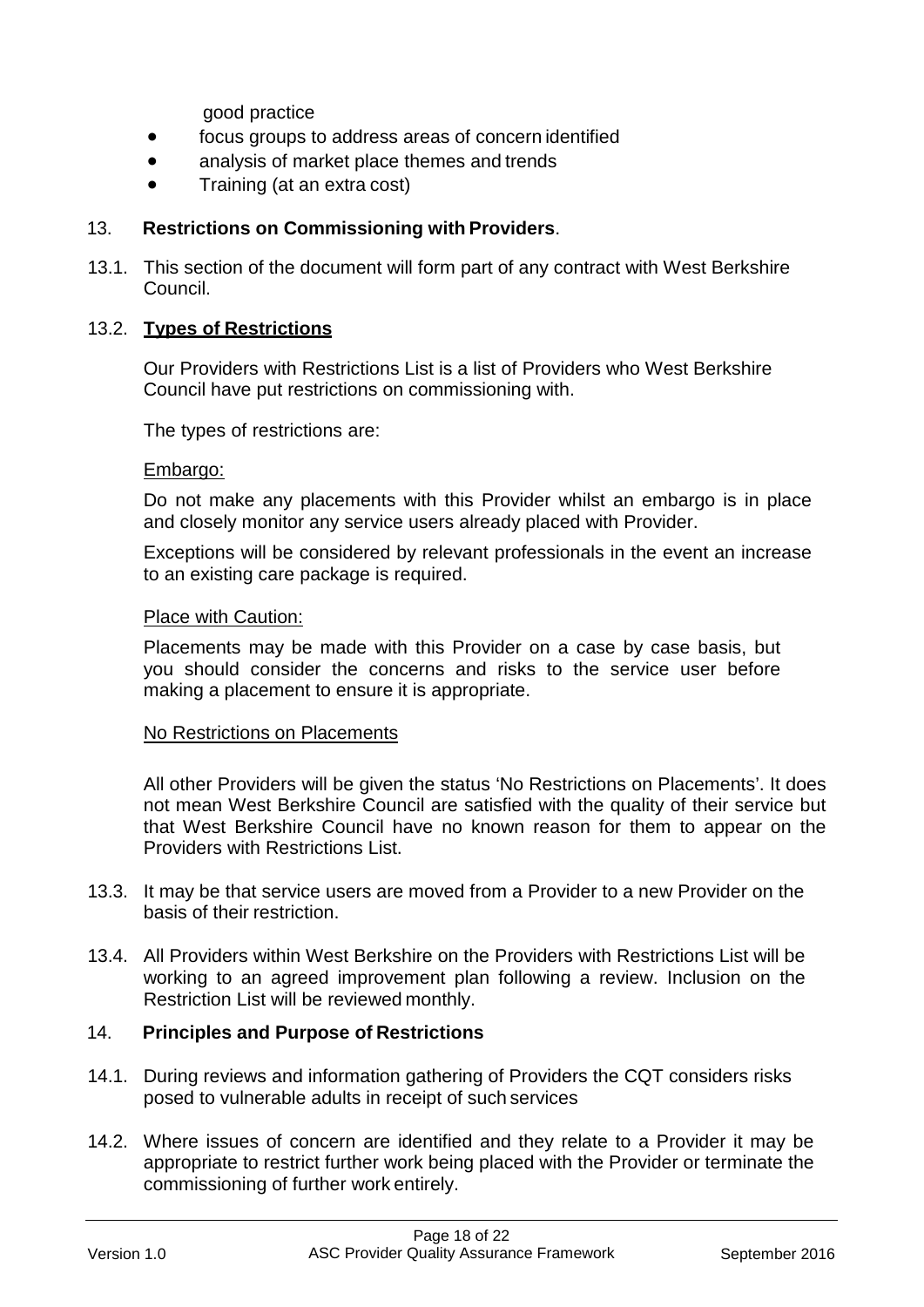- 14.3. A restriction on further work being placed with the Provider may be imposed while more information is gathered on the issues of concern, or action is taken by the Provider in accordance with agreed plans to reduce risk.
- 14.4. A termination of commissioning will include changing services or placements for individuals already funded by West Berkshire Council. This action will be taken only if it has not been possible to improve standards of care to an acceptable level within a reasonable timeframe or if the risks to service users are immediate and unacceptable.

# <span id="page-15-0"></span>15. **Criteria for a Restriction on Commissioning**

- 15.1. A restriction on commissioning will be considered in the following circumstances:
	- **a)** If at any stage there are strong indicators that there is a risk of significant harm to other service users receiving services from the same Provider and that this risk is continuing **and / or**
	- **b)** If a criminal investigation is underway **and / or**
	- **c)** If any other relevant and serious situation warrants such action. This includes concerns of financial viability
- 15.2. West Berkshire Council will **usually** put an Embargo in place if:
	- Default Notice is issued *and/or*
	- A Provider is rated as inadequate in the 'safe' domain by the CQC*and/or*
	- A Provider is rated as inadequate with three or more domains*and/or*
	- Organisational Safeguarding is suspected *and/or*
	- The Provider has failed to meet the majority of the requirements of an Improvement plan on more than 3 reviews *and/or*
	- The Provider is not within West Berkshire but West Berkshire Council commission from them, and the Local Authority in which they are based has put an embargo/red rating on them and the council is satisfied with that Local Authorities reasons for doing so.
	- A Provider is rated red or amber on the CQT's risk matrix, this may result in an Embargo if some of the other statements above also apply
- 15.3. West Berkshire Council will **usually** put a Place with Caution in place if:
	- A Provider has made such improvements that an Embargo is no longer appropriate *and/or*
	- A Provider has 3 or more 'requires improvement' or one or more 'inadequate' ratings from the CQC *and/or*
	- A Provider is rated red on the CQT's Risk Matrix *and/or*
	- The Provider is not within West Berkshire but West Berkshire Council commission from them, and the Local Authority in which they are based has put a place with caution/ amber rating on them and the council is satisfied with that Local Authorities reasons for doing so *and/or*
	- Organisational safeguarding is being investigated *and/or*
	- A Provider has failed to meet the requirements of an Improvement plan*and/or*
	- A Provider is rated red or amber on the CQT's Risk Matrix, this may result in a Place with Caution if some of the other statements above also apply.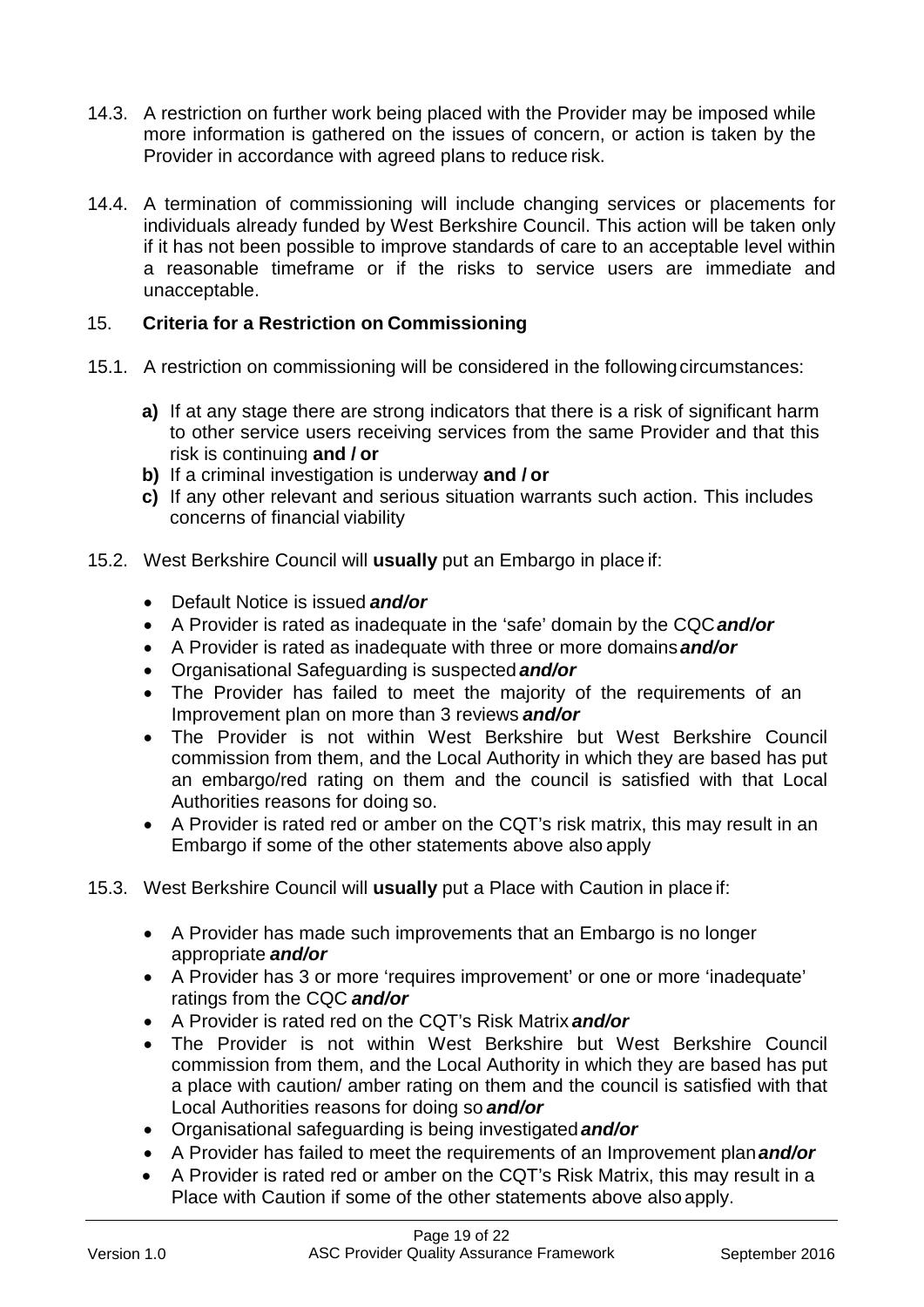# <span id="page-16-0"></span>16. **Criteria for Termination of Commissioning**

- 16.1. If at any stage there are strong indicators that there is a risk of significant harm to Service Users receiving services from their Provider and the risk is continuing**and**
	- it has not been possible to improve standards of care and support to an acceptable level within a reasonable timeframe **or**
	- the risks to service users are immediate and unacceptable **or**
	- If any other relevant and serious situation warrants such action
- 16.2. The Head of Commissioning in consultation with the Head of Adult Social Care will take steps to terminate commissioning with that Provider. In all cases legal advice should be sought.
- 16.3. The process for termination under these circumstances is set out in the contract between West Berkshire Council and the Provider.

## <span id="page-16-1"></span>17. **Decision Making Process**

- 17.1. The CQT will advise the SRM and SM that criteria for a restriction or termination is met. If the SRM considers the criteria is met they in conjunction with the CQT will advise the SM in writing with reasons and supporting documents e.g. Improvement plan, link to the CQC report. The SM will consider the information and decide whether to recommend a restriction or termination.
- 17.2. No recommendation SRM will advise the CQT of the decision with reasons and any stipulations for when they should be reconsidered for a termination or restriction.
- 17.3. Recommendation SM will make a recommendation to the Head of Commissioning in writing with supporting information. SM and SRM will also review for any breach of contract.
- 17.4. If the Provider operates more than one service the Head of Commissioning will consider whether the restriction or termination should apply to those other services also. This will depend on the nature of the concerns and the circumstances.
- 17.5. The Head of Commissioning, will decide whether a restriction or termination should be put in place. This will be confirmed in writing by email to the Service Manager and CQT.

# <span id="page-16-2"></span>18. **Communication of a Decision**

- 18.1. The CQO or SRM will notify the Provider of such a decision in writing within five working days, outlining the reasons for the decision and the right to appeal.
- 18.2. If the Provider wishes to appeal the decision the request must be made within 5 working days in writing with reasons and any evidence they wish to be considered. The Service Director of Adult Social Care will review the decision within 21 days of the appeal and communicate the outcome in writing to the Provider, Head of Commissioning and CQT.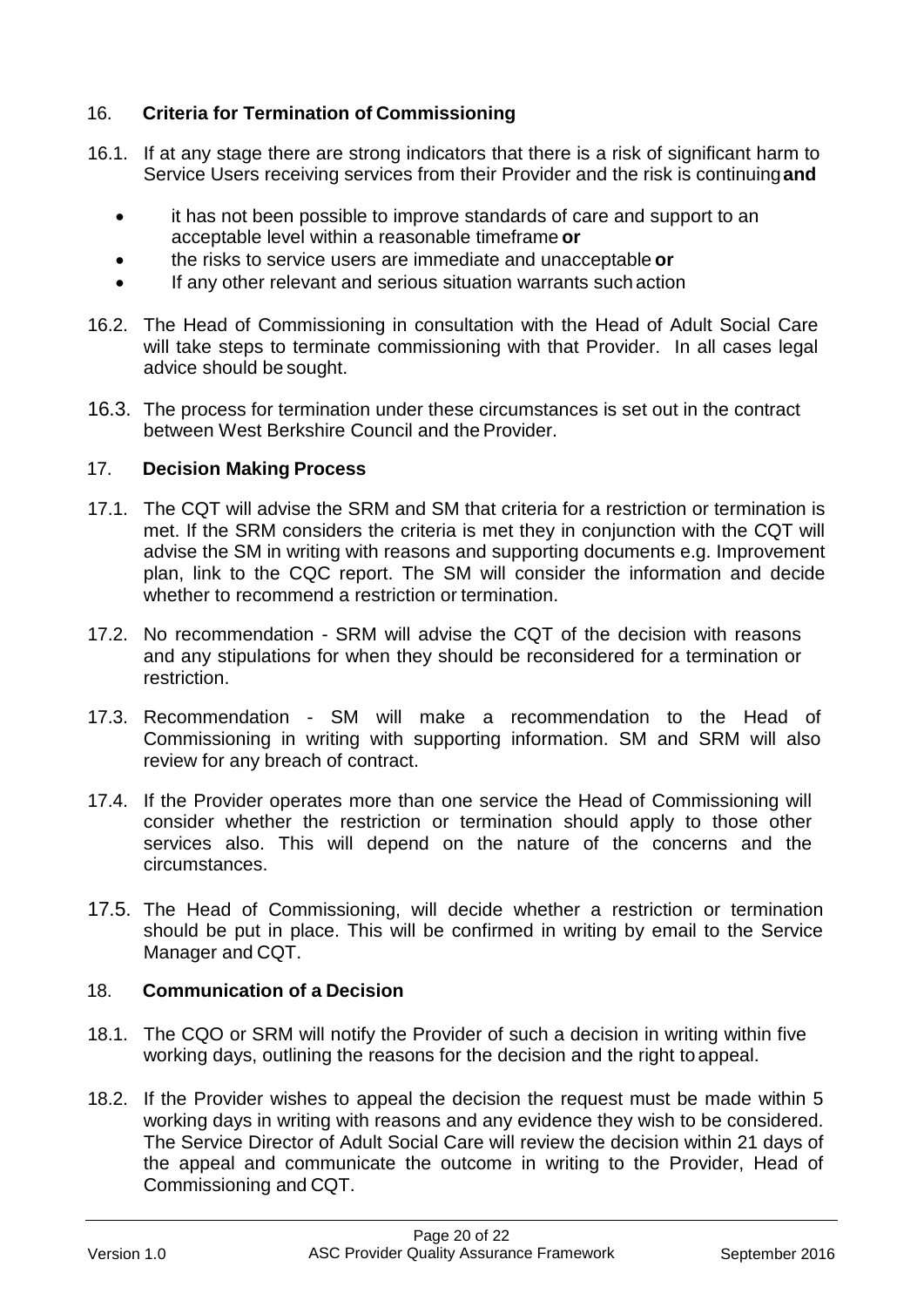- 18.3. The CQT will update the central list of Providers subject to a restriction or termination so that all Adult Social Care staff are aware of who has a restriction in place. The Providers with Restrictions List will be circulated by the CQT by email to service managers to make them aware that there has been a change. Care Managers and Commissioning will consult this list when considering placement or other service options for Service Users. This list is subject to freedom of information requests and is shared with the CQC, CQB, health and other statutory bodies, and in accordance with the Information Sharing Agreement.
- 18.4. The CQT will notify other statutory agencies that are known to have commissioning arrangements with the Provider of the decision.
- 18.5. If a restriction is lifted/ downgraded all of the above will be notified of thedecision
- 18.6. Under the Provider's Duty of Candour the Provider is expected to inform current Service Users or their representatives and the CQC of a decision to restrict placements and the reasons for this.

#### <span id="page-17-0"></span>19. **Review of Decision**

- 19.1. The Providers with Restrictions List is reviewed on a case by case basis by the CQT.
- 19.2. If there is evidence that there has been little or no improvement or the risks have increased sections 15.1 – 15.3 above will be considered. If the Provider has been on an Embargo for 6 months or more, Default Notice may be given. The process for Default Notice is set out below at section 20.
- 19.3. Restrictions will be lifted/ downgraded when the extent of the risks are sufficiently clear and it is deemed safe to do so. This will be determined within the review by considering whether the Provider still meets the criteria for a restriction and if not whether they have sustained the improvements.
- 19.4. If there is evidence of improvement and the Provider no longer meets the criteria for a restriction the CQO will advise the SRM and SM. The SRM and SM will consider whether the criteria is met to lift/downgrade the restriction. If it is the SRM and CQO will advise the SM in writing with reasons and supporting documents e.g. Improvement plan, link to the CQC report.

If not, the SM will advise the CQT of the decision with reasons and any stipulations for when they should be reconsidered for a change in status

If yes, the SM will make a recommendation to the Head of Commissioning, in writing with supporting information.

- 19.5. The Head of Commissioning will decide whether a restriction or termination should be lifted. This will be confirmed in writing by email to the SM.
- 19.6. If a restriction is lifted/ downgraded the CQT or SRM will notify the Provider and the CQT will amend the Providers with Restrictions list.